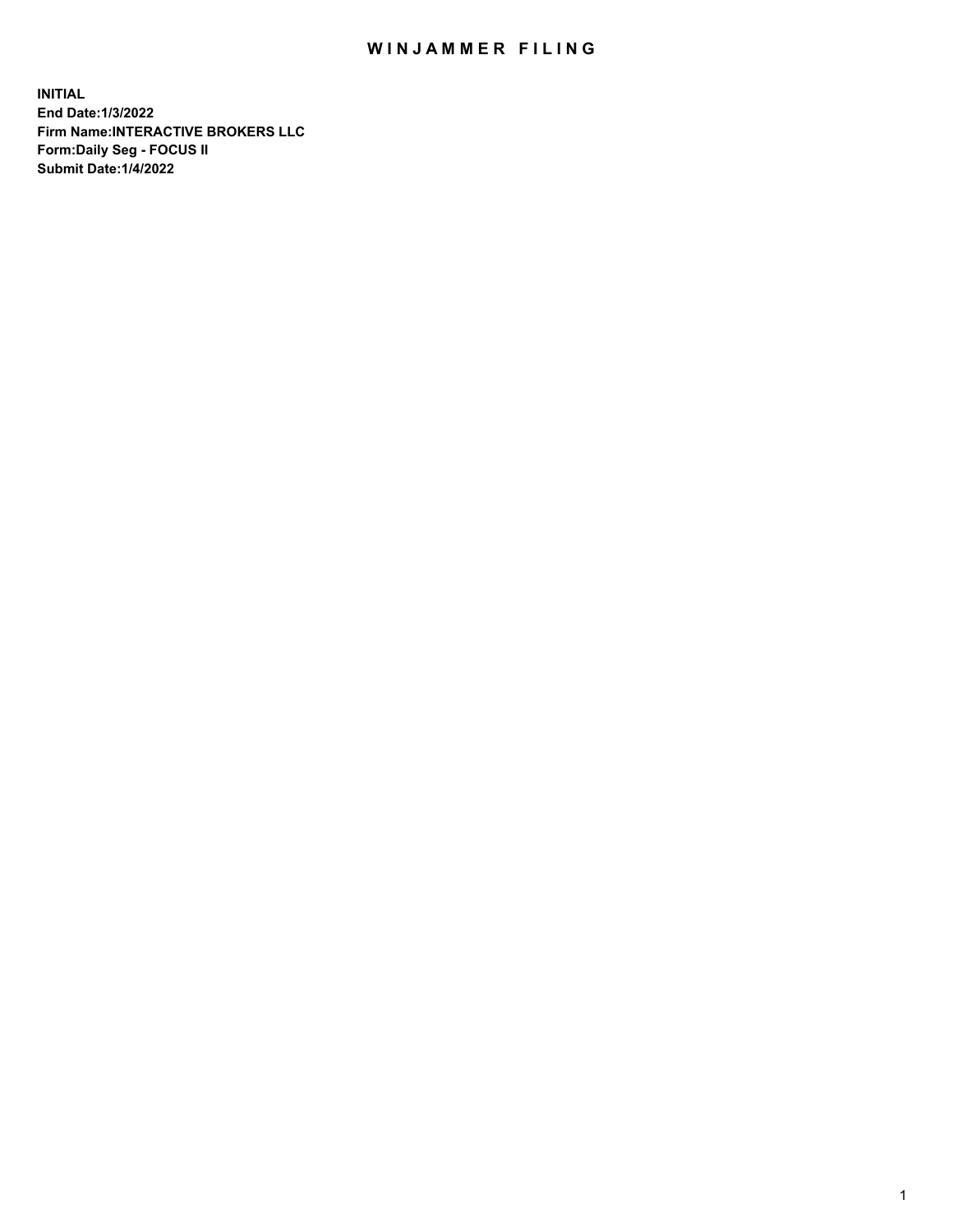**INITIAL End Date:1/3/2022 Firm Name:INTERACTIVE BROKERS LLC Form:Daily Seg - FOCUS II Submit Date:1/4/2022 Daily Segregation - Cover Page**

| Name of Company                                                                                                                                                                                                                                                                                                                | <b>INTERACTIVE BROKERS LLC</b>                                                                  |
|--------------------------------------------------------------------------------------------------------------------------------------------------------------------------------------------------------------------------------------------------------------------------------------------------------------------------------|-------------------------------------------------------------------------------------------------|
| <b>Contact Name</b>                                                                                                                                                                                                                                                                                                            | <b>James Menicucci</b>                                                                          |
| <b>Contact Phone Number</b>                                                                                                                                                                                                                                                                                                    | 203-618-8085                                                                                    |
| <b>Contact Email Address</b>                                                                                                                                                                                                                                                                                                   | jmenicucci@interactivebrokers.c<br>om                                                           |
| FCM's Customer Segregated Funds Residual Interest Target (choose one):<br>a. Minimum dollar amount: ; or<br>b. Minimum percentage of customer segregated funds required:% ; or<br>c. Dollar amount range between: and; or<br>d. Percentage range of customer segregated funds required between:% and%.                         | $\overline{\mathbf{0}}$<br>$\overline{\mathbf{0}}$<br>155,000,000 245,000,000<br>0 <sub>0</sub> |
| FCM's Customer Secured Amount Funds Residual Interest Target (choose one):<br>a. Minimum dollar amount: ; or<br>b. Minimum percentage of customer secured funds required:%; or<br>c. Dollar amount range between: and; or<br>d. Percentage range of customer secured funds required between:% and%.                            | $\overline{\mathbf{0}}$<br>$\mathbf 0$<br>80,000,000 120,000,000<br>0 <sub>0</sub>              |
| FCM's Cleared Swaps Customer Collateral Residual Interest Target (choose one):<br>a. Minimum dollar amount: ; or<br>b. Minimum percentage of cleared swaps customer collateral required:% ; or<br>c. Dollar amount range between: and; or<br>d. Percentage range of cleared swaps customer collateral required between:% and%. | $\overline{\mathbf{0}}$<br>$\underline{\mathbf{0}}$<br>0 <sub>0</sub><br>0 <sub>0</sub>         |

Attach supporting documents CH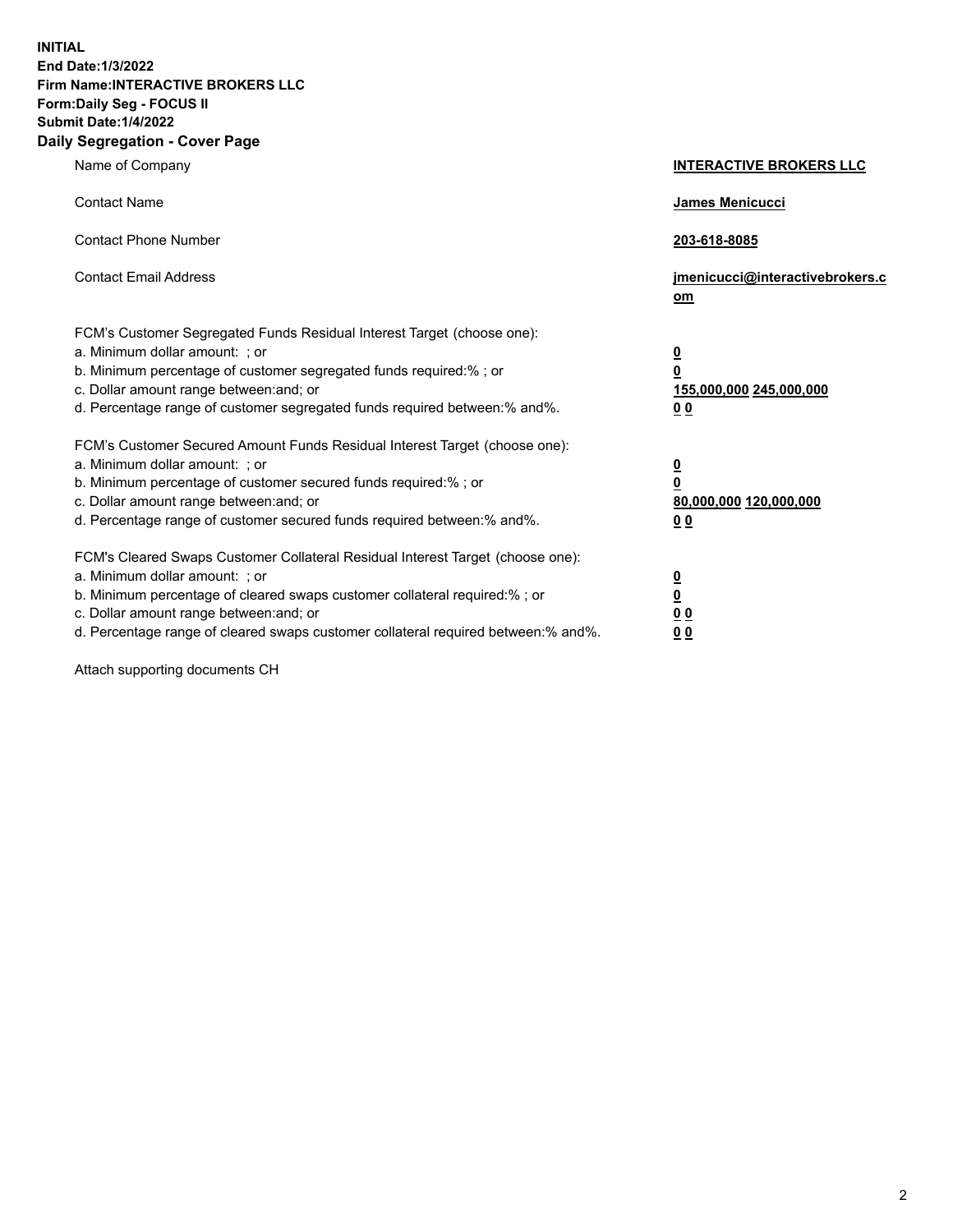**INITIAL End Date:1/3/2022 Firm Name:INTERACTIVE BROKERS LLC Form:Daily Seg - FOCUS II Submit Date:1/4/2022 Daily Segregation - Secured Amounts**

|     | Pany Ocgi cgation - Occarca Anioante                                                        |                                               |
|-----|---------------------------------------------------------------------------------------------|-----------------------------------------------|
|     | Foreign Futures and Foreign Options Secured Amounts                                         |                                               |
|     | Amount required to be set aside pursuant to law, rule or regulation of a foreign            | $0$ [7305]                                    |
|     | government or a rule of a self-regulatory organization authorized thereunder                |                                               |
| 1.  | Net ledger balance - Foreign Futures and Foreign Option Trading - All Customers             |                                               |
|     | A. Cash                                                                                     | -681,425,287 [7315]                           |
|     | B. Securities (at market)                                                                   | $0$ [7317]                                    |
| 2.  | Net unrealized profit (loss) in open futures contracts traded on a foreign board of trade   | 1,170,627,458 [7325]                          |
| 3.  | Exchange traded options                                                                     |                                               |
|     | a. Market value of open option contracts purchased on a foreign board of trade              | 121,604 [7335]                                |
|     | b. Market value of open contracts granted (sold) on a foreign board of trade                | -4,639 [7337]                                 |
| 4.  | Net equity (deficit) (add lines 1. 2. and 3.)                                               | 489,319,136 [7345]                            |
| 5.  | Account liquidating to a deficit and account with a debit balances - gross amount           | 4,969 [7351]                                  |
|     | Less: amount offset by customer owned securities                                            | 0 [7352] 4,969 [7354]                         |
| 6.  | Amount required to be set aside as the secured amount - Net Liquidating Equity              | 489,324,105 [7355]                            |
|     | Method (add lines 4 and 5)                                                                  |                                               |
| 7.  | Greater of amount required to be set aside pursuant to foreign jurisdiction (above) or line | 489,324,105 [7360]                            |
|     | 6.                                                                                          |                                               |
|     | FUNDS DEPOSITED IN SEPARATE REGULATION 30.7 ACCOUNTS                                        |                                               |
| 1.  | Cash in banks                                                                               |                                               |
|     | A. Banks located in the United States                                                       | 69,960,688 [7500]                             |
|     | B. Other banks qualified under Regulation 30.7                                              | 0 [7520] 69,960,688 [7530]                    |
| 2.  | Securities                                                                                  |                                               |
|     | A. In safekeeping with banks located in the United States                                   | 300,141,000 [7540]                            |
|     | B. In safekeeping with other banks qualified under Regulation 30.7                          | 0 [7560] 300,141,000 [7570]                   |
| 3.  | Equities with registered futures commission merchants                                       |                                               |
|     | A. Cash                                                                                     | $0$ [7580]                                    |
|     | <b>B.</b> Securities                                                                        | $0$ [7590]                                    |
|     | C. Unrealized gain (loss) on open futures contracts                                         | $0$ [7600]                                    |
|     | D. Value of long option contracts                                                           | $0$ [7610]                                    |
|     | E. Value of short option contracts                                                          | 0 [7615] 0 [7620]                             |
| 4.  | Amounts held by clearing organizations of foreign boards of trade                           |                                               |
|     | A. Cash                                                                                     | $0$ [7640]                                    |
|     | <b>B.</b> Securities                                                                        | $0$ [7650]                                    |
|     | C. Amount due to (from) clearing organization - daily variation                             | $0$ [7660]                                    |
|     | D. Value of long option contracts                                                           | $0$ [7670]                                    |
|     | E. Value of short option contracts                                                          | 0 [7675] 0 [7680]                             |
| 5.  | Amounts held by members of foreign boards of trade                                          |                                               |
|     | A. Cash                                                                                     | -913,881,877 [7700]                           |
|     | <b>B.</b> Securities                                                                        | $0$ [7710]                                    |
|     | C. Unrealized gain (loss) on open futures contracts                                         | 1,168,829,615 [7720]                          |
|     | D. Value of long option contracts                                                           | 121,604 [7730]                                |
|     | E. Value of short option contracts                                                          | <mark>-4,639</mark> [7735] 255,064,703 [7740] |
| 6.  | Amounts with other depositories designated by a foreign board of trade                      | 0 [7760]                                      |
| 7.  | Segregated funds on hand                                                                    | $0$ [7765]                                    |
| 8.  | Total funds in separate section 30.7 accounts                                               | 625,166,391 [7770]                            |
| 9.  | Excess (deficiency) Set Aside for Secured Amount (subtract line 7 Secured Statement         | 135,842,286 [7380]                            |
|     | Page 1 from Line 8)                                                                         |                                               |
| 10. | Management Target Amount for Excess funds in separate section 30.7 accounts                 | 80,000,000 [7780]                             |
| 11. | Excess (deficiency) funds in separate 30.7 accounts over (under) Management Target          | 55,842,286 [7785]                             |
|     |                                                                                             |                                               |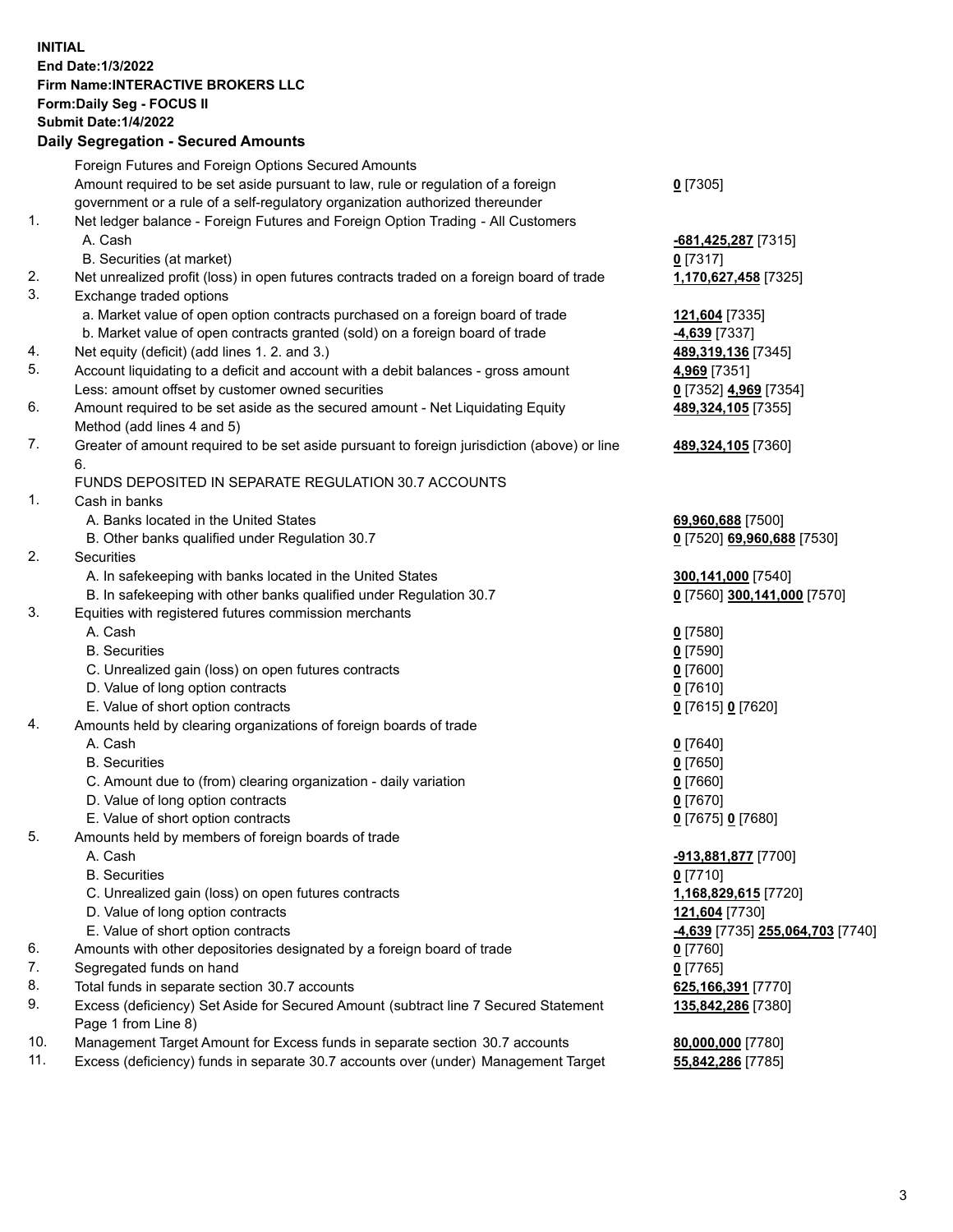**INITIAL End Date:1/3/2022 Firm Name:INTERACTIVE BROKERS LLC Form:Daily Seg - FOCUS II Submit Date:1/4/2022 Daily Segregation - Segregation Statement** SEGREGATION REQUIREMENTS(Section 4d(2) of the CEAct) 1. Net ledger balance A. Cash **7,536,155,015** [7010] B. Securities (at market) **0** [7020] 2. Net unrealized profit (loss) in open futures contracts traded on a contract market **135,804,900** [7030] 3. Exchange traded options A. Add market value of open option contracts purchased on a contract market **555,995,980** [7032] B. Deduct market value of open option contracts granted (sold) on a contract market **-411,301,979** [7033] 4. Net equity (deficit) (add lines 1, 2 and 3) **7,816,653,916** [7040] 5. Accounts liquidating to a deficit and accounts with debit balances - gross amount **1,041,006** [7045] Less: amount offset by customer securities **0** [7047] **1,041,006** [7050] 6. Amount required to be segregated (add lines 4 and 5) **7,817,694,922** [7060] FUNDS IN SEGREGATED ACCOUNTS 7. Deposited in segregated funds bank accounts A. Cash **1,521,598,651** [7070] B. Securities representing investments of customers' funds (at market) **4,106,632,715** [7080] C. Securities held for particular customers or option customers in lieu of cash (at market) **0** [7090] 8. Margins on deposit with derivatives clearing organizations of contract markets A. Cash **1,987,889,498** [7100] B. Securities representing investments of customers' funds (at market) **315,130,878** [7110] C. Securities held for particular customers or option customers in lieu of cash (at market) **0** [7120] 9. Net settlement from (to) derivatives clearing organizations of contract markets **31,842,614** [7130] 10. Exchange traded options A. Value of open long option contracts **555,995,980** [7132] B. Value of open short option contracts **-411,301,979** [7133] 11. Net equities with other FCMs A. Net liquidating equity **0** [7140] B. Securities representing investments of customers' funds (at market) **0** [7160] C. Securities held for particular customers or option customers in lieu of cash (at market) **0** [7170] 12. Segregated funds on hand **0** [7150] 13. Total amount in segregation (add lines 7 through 12) **8,107,788,357** [7180] 14. Excess (deficiency) funds in segregation (subtract line 6 from line 13) **290,093,435** [7190] 15. Management Target Amount for Excess funds in segregation **155,000,000** [7194] 16. Excess (deficiency) funds in segregation over (under) Management Target Amount Excess **135,093,435** [7198]